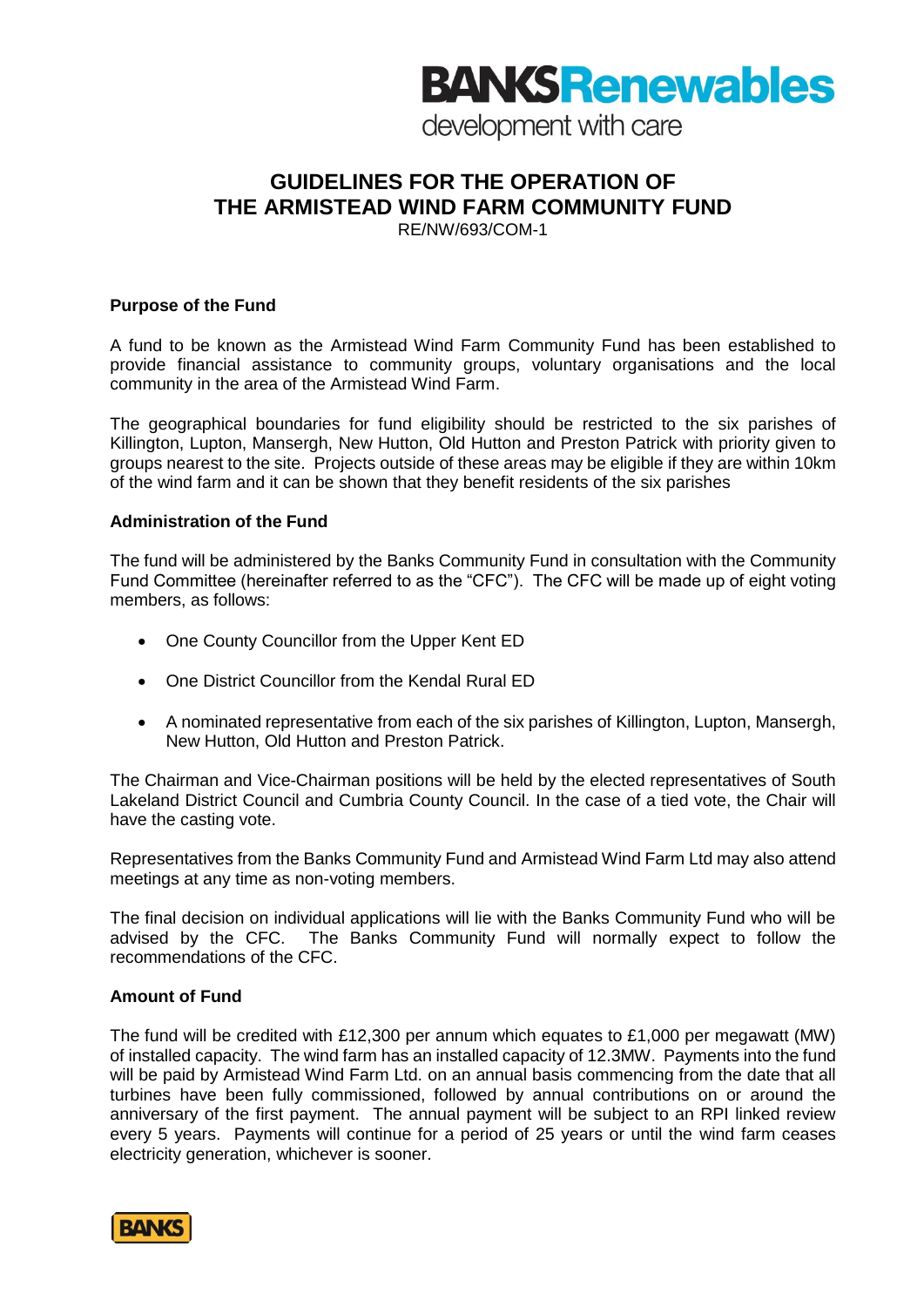# **10 % Contribution**

Successful applicants will normally be required to contribute 10% of the value of each grant to demonstrate the long term viability of their organisation and to cover the cost of administration of the fund by the Banks Community Fund. The 10% contribution is requested in the form of a cheque when a grant offer letter has been issued to successful applicants.

#### **Matched Funding**

Where appropriate, the Banks Community Fund will consider opportunities for securing matched funding and to direct grants through registered charities or to qualifying projects via the local charitable foundations to make grants more tax efficient and to increase the benefits available. (Any administration fees charged by the local charitable foundation will normally be paid by the Armistead Wind Farm Community Fund).

#### **Who is Eligible?**

Community groups and voluntary organisations operating within and benefiting people who live in the eligible area will be considered for grant assistance with particular emphasis being placed on the children, senior citizens and disabled within the community. Examples are:

- Parish Councils (non-statutory projects only)
- Schools and colleges (non-statutory projects only)
- Playgroups
- Youth clubs
- Sports clubs and facilities
- The Scout and Guide movement
- Senior citizens clubs and activities
- Village halls/community centres
- Residents' Associations (excluding general running costs)
- Local church groups (providing the funding is for equipment that is accessible to all members of the community)
- Environmental projects

#### **Amount of Grant Assistance**

The aim of the fund is to provide financial assistance to as many good causes as possible within the eligible areas. It is expected that the normal grant amount awarded will be between £1,000 and £3,000 although applications for higher amounts will be considered in special circumstances. Grants of less than £1,000 can be considered and will be subject to a simplified application process.

#### **What Kind of Projects are Eligible for Grant Assistance?**

Grants will normally be directed towards capital costs of purchase rather than running costs although in special circumstances some contribution may be available for associated revenue or project management fees. Feasibility assessments will not be eligible for funding. In addition the fund may be used to support training, apprenticeship and employment initiatives for local young people and businesses within the eligible area of the fund. It is important that the local people agree the priorities for funding in their area through their representatives at the CFC.